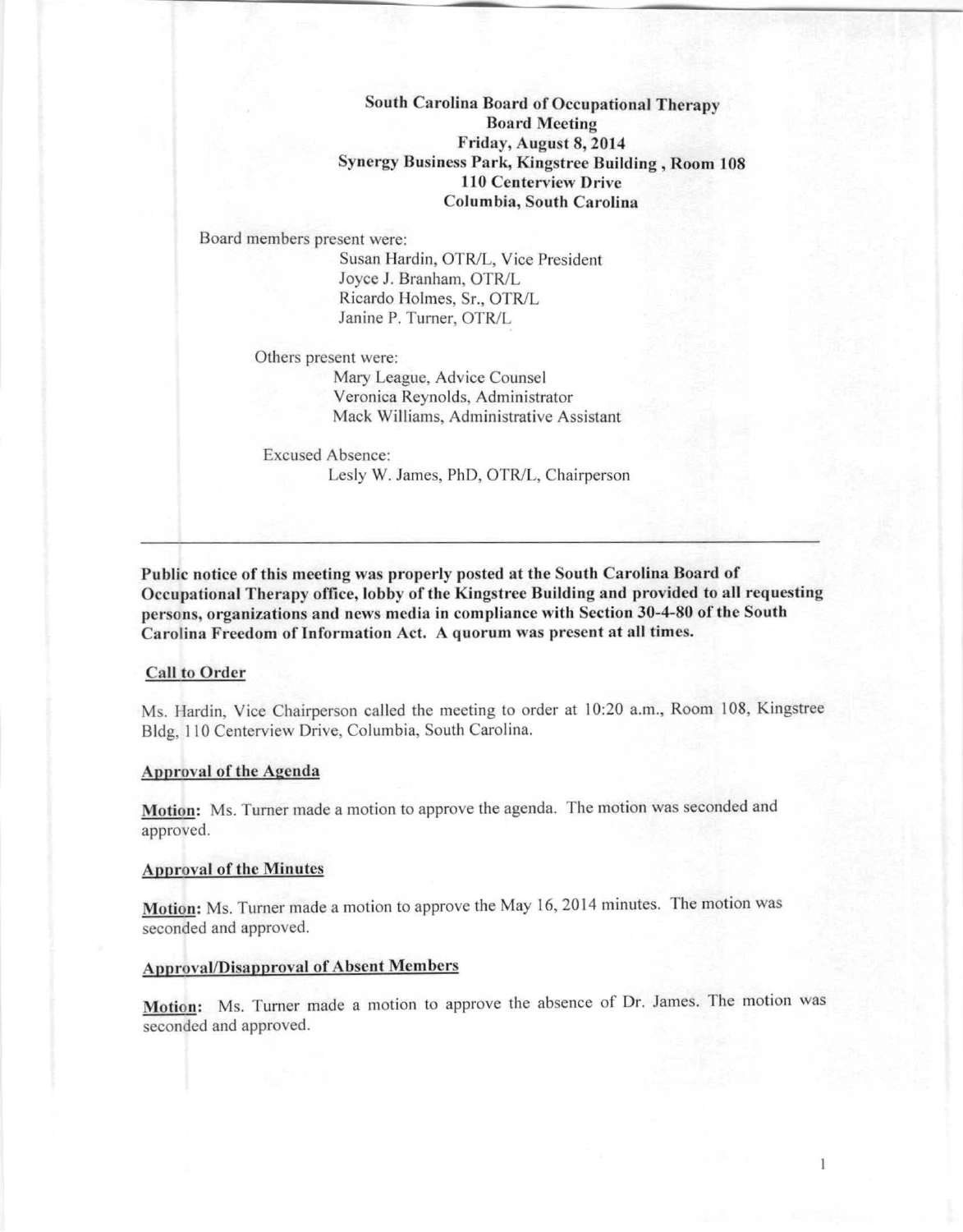Office of Investigations and Enforcement (OIE) Report Ms. Reynolds presented the statistical report to the Board.

Motion: Ms. Turner made a motion to accept the OIE statistical report as information. The motion was seconded and approved.

Office of Disciplinary Counsel (ODC) Report Mr. Hanks, Assistant General Counsel presented the ODC report to the Board, there were a total of eight  $(8)$  cases, four  $(4)$  pending action, two  $(2)$ pending hearings and two (2) pending consent agreements or memorandums of agreements.

Motion: Ms. Turner made a motion to accept the ODC report as information. The motion was seconded and approved.

Finance Report Ms. Reynolds presented the financial report to the Board.

Motion: Ms. Turner made a motion for Board staff to research options through the information technology department to determine if they can assist with reminders of certification renewals sent to licensees. The motion was seconded and approved.

### **Disciplinan' Hearing**

Case# 2011-1: The respondent made a personal appearance before the Board and was not represented by legal counsel. Mr. Hanks, Assistant General Counsel from the Office of Disciplinary Counsel presented a memorandum of agreement and stipulations to the Board.

Motion: Ms. Branham made a motion to go into executive session to receive legal advice from counsel. The motion was seconded and approved.

(Executive Session:1 No votes were taken during executive session. 11:22 a.m. - 12:01 p.m.

Motion: Ms. Branham made a motion to come out of executive session. The motion was seconded and approved.

Motion: In open session, Ms. Turner made a motion to accept the memorandum of agreement. The motion was seconded and approved.

### **Discussion Item**

NBCOT 20'<sup>h</sup> Annual Regulatory Conference October 24-25, 2014.

Motion: Ms. Branham made a motion for Mr. Holmes and Ms. Turner to attend the NBCOT annual regulatory conference October 24-25, 2014. Should Mr. Holmes or Ms. Turner is unable to attend Ms. Hardin and Ms. Branham would be alternates. The motion was seconded and approved.